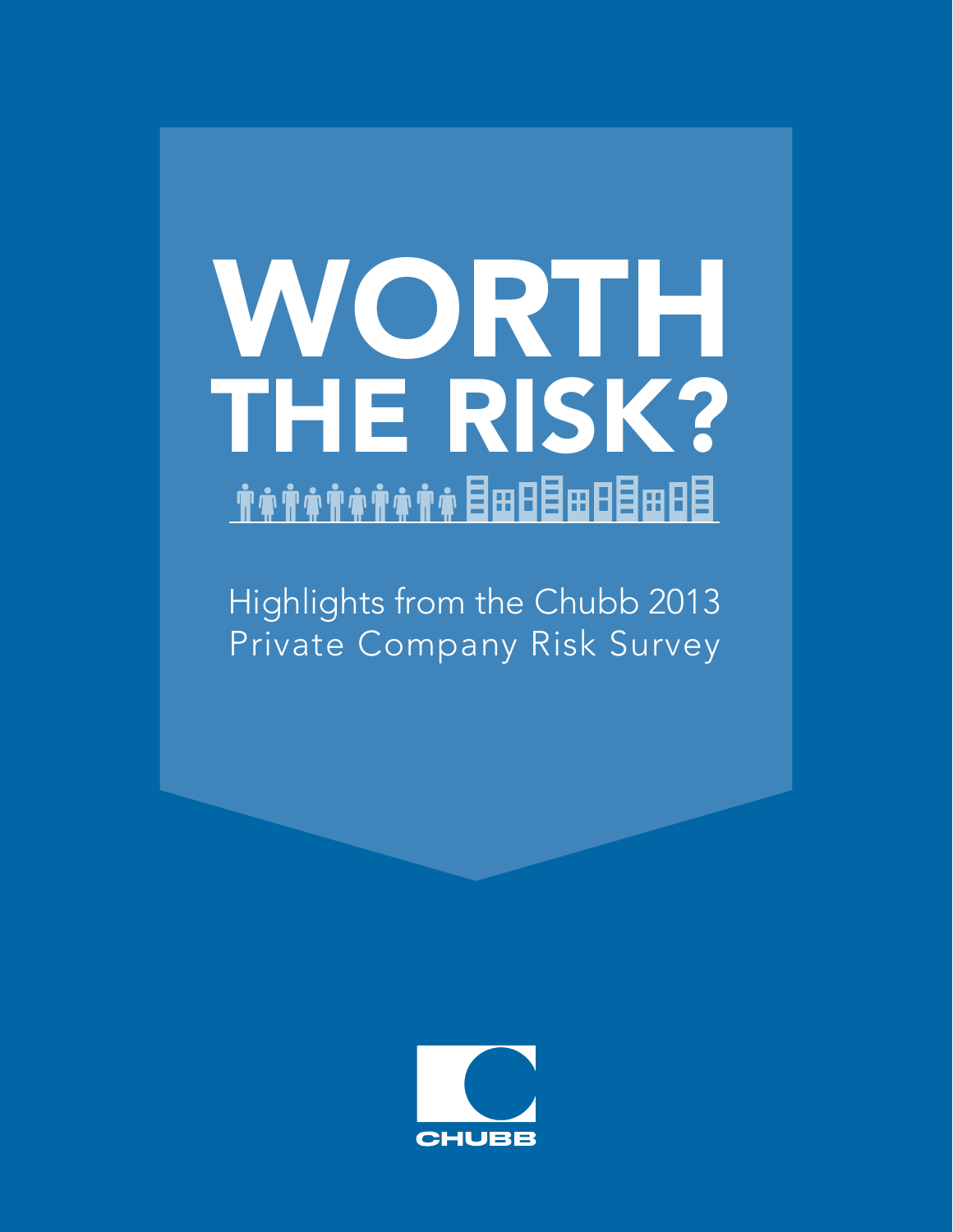[PREV «](#page-0-0) TOC [» NEXT](#page-2-0)

# TABLE OF CONTENTS

<span id="page-1-0"></span>

| Introduction: The Bottom Line: Private Companies Are Vulnerable 3 |
|-------------------------------------------------------------------|
|                                                                   |
| 2. No Company Is Immune from Employee Fraud 7                     |
|                                                                   |
|                                                                   |
| 5. Are Companies Taking Employment-Related Risks? 13              |
| 6. Even the Best Professionals Can Be Sued 15                     |
| 7. Mixed Perceptions of Cyber Risk 16                             |

8. [A Violent Workplace Incident Can Have Sweeping Aftereffects](#page-17-0). . 18 A Few Facts About Chubb & This Report . . . . . . . . . . . . . . . . . 20

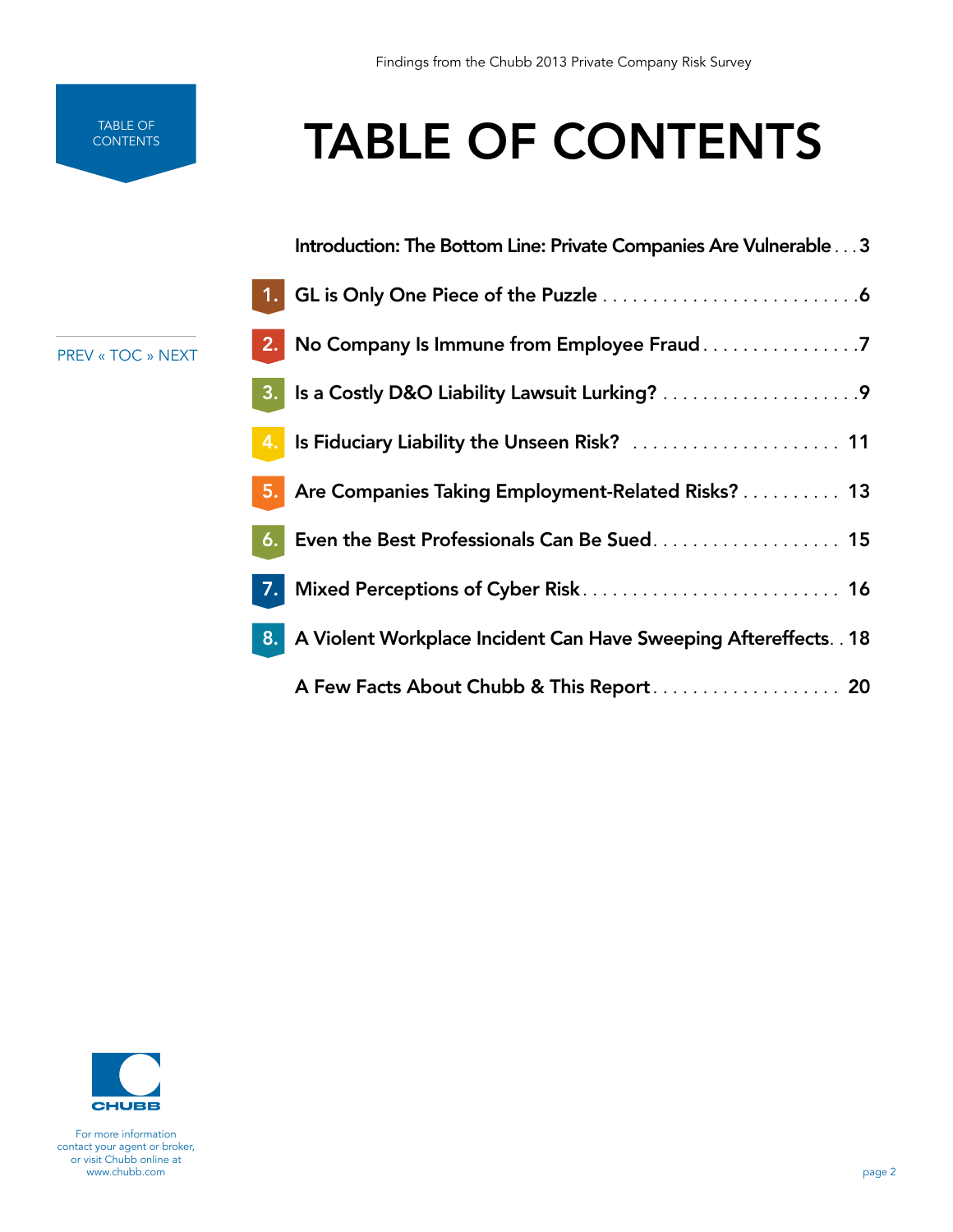# <span id="page-2-0"></span>THE BOTTOM LINE: PRIVATE COMPANIES ARE VULNERABLE

### [PREV « TOC](#page-1-0) [» NEXT](#page-5-0)

Private companies increasingly are at risk of professional and management liability from a vast range of events, including costly lawsuits, government fines, data theft and other criminal activities. So disruptive are such events that small companies can quickly face financial ruin, and even large companies may find it difficult to fully recover from such administrative and financial disasters.

In some cases, the company managers themselves face loss of personal assets, along with those of the company.

Despite the risks and widespread news coverage of the most sensational cases, a large percentage of company decision makers are not taking steps to protect themselves with professional and management liability insurance—even

though a dramatically growing number of managers are concerned about the risks.

Chubb's 2013 Private Company Risk Survey shows that these large gaps in coverage may stem from something as basic as managers not fully understanding what is covered under their current liability policies.

This report delivers compelling details from the survey, comparisons to a similar Chubb 2010 survey and up-to-date observations from premier third-party sources on the following areas of exposure: directors & officers (D&O) liability; employment practices liability (EPL); errors and omissions (E&O) liability; employee fraud; cyber crime and cyber liability; fiduciary liability; and workplace violence.

# A SAMPLING OF KEY FINDINGS FROM THE SURVEY

### In the past three years,

44% of private companies experienced at least one

loss event related to D&O liability, EPL, fiduciary liability, employee fraud, workplace violence or cyber liability.



### Larger companies are more likely to have experienced a loss event:

| <b>Experienced at least</b><br>Company size one loss event                                      |
|-------------------------------------------------------------------------------------------------|
| 25-49 employees 33%                                                                             |
| 50-99 employees 44% $\bullet \bullet \bullet \bullet \bullet \bullet \bullet \bullet \bullet$   |
| 100-249 employees 58% $\bullet \bullet \bullet \bullet \bullet \bullet \bullet \bullet \bullet$ |
|                                                                                                 |
|                                                                                                 |

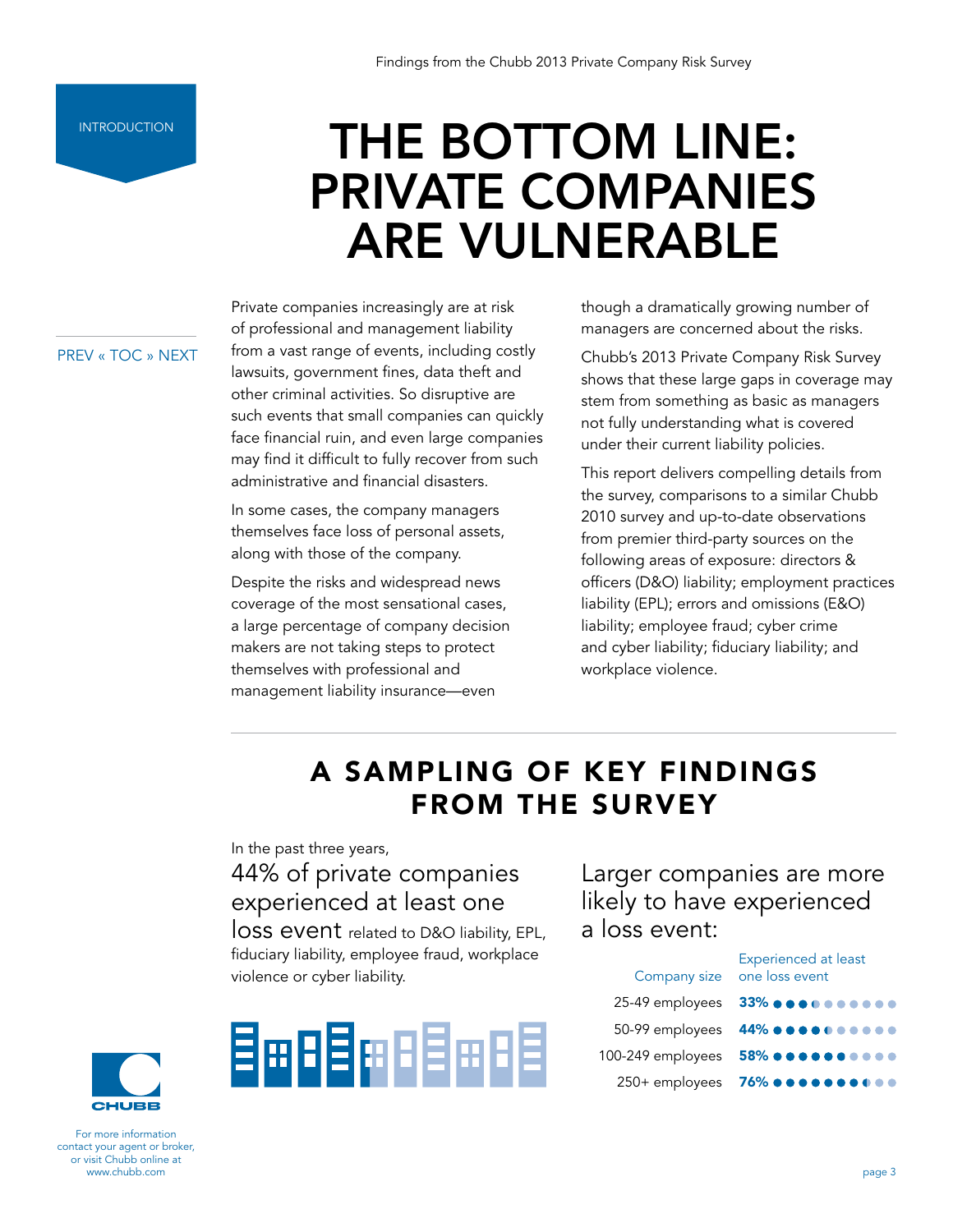### INTRODUCTION

### **CONCERNED**

Significantly more private company executives expressed concern over the following six risks than they did three years ago, with the number more than doubling in all but one case.

## VULNERABLE

Despite decision makers' heightened concern about these risks, the purchase rate for any of these coverages has changed little from 2010, and the purchase rate for any single type of professional or management liability coverage remains low.

### [PREV « TOC](#page-1-0) [» NEXT](#page-5-0)

| <b>Exposure</b>          | <b>Executives expressing</b><br>concern about |            |
|--------------------------|-----------------------------------------------|------------|
| EPL charge or lawsuit    | 2010<br>2013                                  | 20%<br>45% |
| E&O lawsuit <sup>1</sup> | 2010<br>2013                                  | 12%<br>37% |
| Employee theft           | 2010<br>2013                                  | 18%<br>34% |
| Cyber breach             | 2010<br>2013                                  | 13%<br>27% |
| Workplace violence       | 2010<br>2013                                  | 8%<br>29%  |
| Benefits lawsuit         | 2010<br>2013                                  | 8%<br>22%  |



## MISTAKEN BELIEF

One reason for the low purchase rate could be that many executives believe their companies already have the proper insurance protection. Many inaccurately believe a risk is insured under the company's general liability (GL) policy.

### Percent of nonbuyers who mistakenly believe their GL policy insures:

| D&O liability                              | 65% <b></b> |
|--------------------------------------------|-------------|
| EPL                                        | 60%         |
| E&O liability <sup>1</sup>                 | 52% <b></b> |
| Fiduciary liability 51% <b>OCOOOOOOOOO</b> |             |
| Cyber liability                            | 39%         |

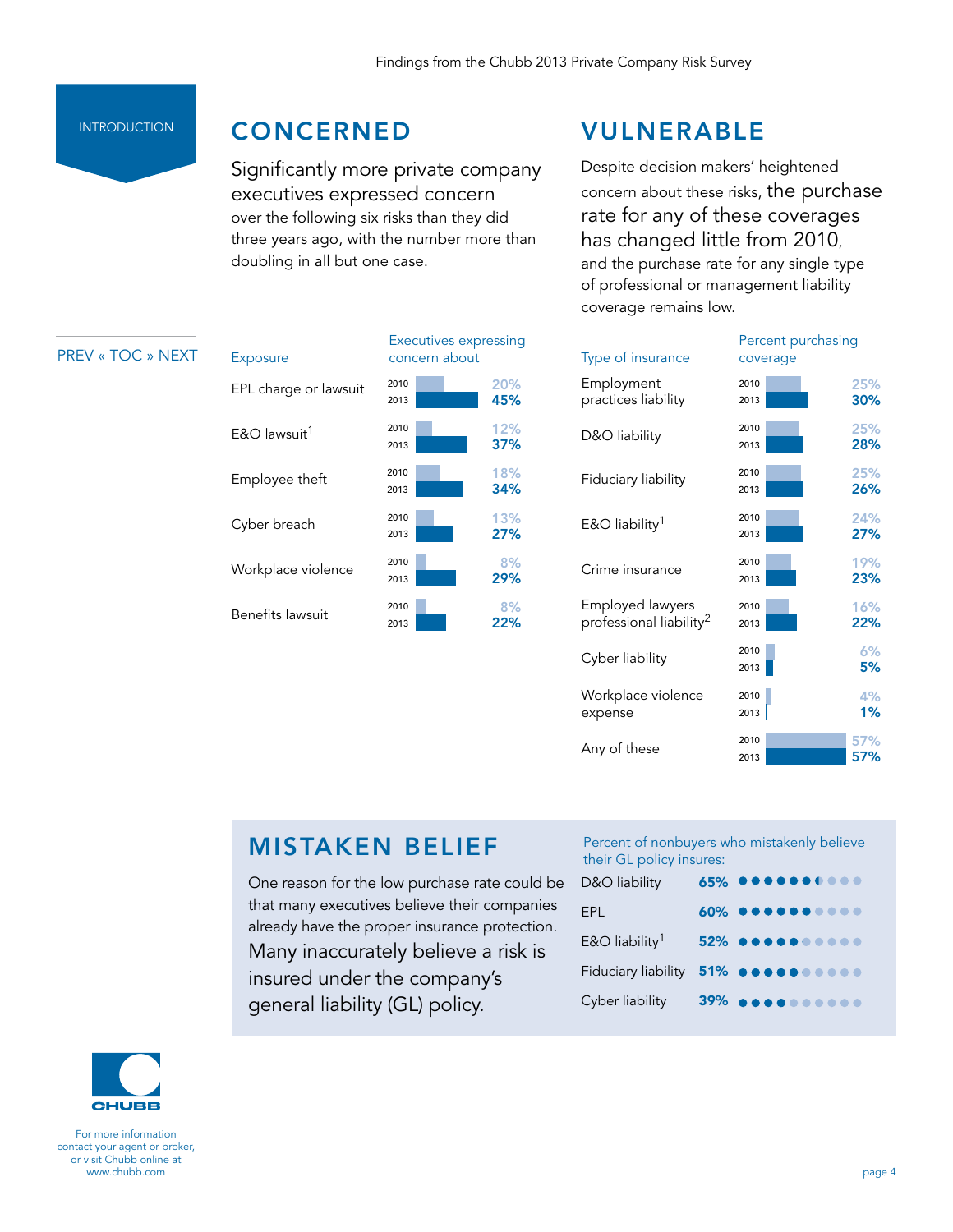### **INTRODUCTION**

[PREV « TOC](#page-1-0) [» NEXT](#page-5-0)

### CAUTION AHEAD

Many private companies are contemplating activities in the next 12 months that could result in increasing their exposure to certain risks.

| Percent of companies:                 | That plan to:                                                       | Increasing their risk of:                                                                                                 |
|---------------------------------------|---------------------------------------------------------------------|---------------------------------------------------------------------------------------------------------------------------|
| 60% T T T T T T T T T T               | Increase the workforce                                              | A charge with the EEOC<br>and/or EPL lawsuit alleging<br>discrimination for not hiring<br>an individual                   |
| 28% <b>TURE TELEVISION AND THE UP</b> | Reduce or eliminate<br>employee benefits                            | A fiduciary liability lawsuit                                                                                             |
| 25% T <b>4 T 4 T 4 T 4 T 4 T</b>      | Have a major merger/<br>acquisition or sell part<br>of the business | A D&O liability lawsuit                                                                                                   |
| 24%                                   | Reduce the workforce                                                | A charge with the EEOC<br>and/or EPL lawsuit<br>alleging discrimination for<br>terminating or laying off an<br>individual |

### RISK EXPOSURE

Private companies may already be involved in activities that are increasing their exposure to risk:

|                              | Percent of<br>39%<br>companies                                                                                                               | Percent of<br>42%<br>companies                                                                                                                         | Percent of<br>68%<br>respondents                                                                                                                              |
|------------------------------|----------------------------------------------------------------------------------------------------------------------------------------------|--------------------------------------------------------------------------------------------------------------------------------------------------------|---------------------------------------------------------------------------------------------------------------------------------------------------------------|
| That presently:              | Use a cloud provider but<br>do not have an incident<br>response plan (IRP)<br>for containing a cyber<br>breach or data loss <sup>3</sup>     | Have a broad<br>exclusionary policy<br>against hiring<br>employees with criminal<br>backgrounds                                                        | Use social networking<br>sites for business<br>reasons (up from 39%<br>in 2010)                                                                               |
| Increasing their<br>risk of: | A cyber liability lawsuit<br>and/or cyber crime loss<br>resulting from a data or<br>privacy breach                                           | An EPL charge or<br>EEOC investigation or<br>an EPL lawsuit                                                                                            | A defamation lawsuit<br>over a social media<br>"gaffe"                                                                                                        |
| Because:                     | Companies are<br>ultimately responsible<br>for the safety of data<br>stored by cloud providers,<br>underscoring the<br>importance of an IRP. | According to the EEOC,<br>such policies potentially<br>have an adverse impact<br>on certain protected<br>class members, and thus<br>should be avoided. | Social networking<br>sites used on behalf<br>of a company can<br>result in the company<br>assuming liability for<br>many of the same<br>risks as a publisher. |



For more information

SOURCES

- 1. For companies providing services for a fee only. These companies made up 49% of the total survey respondents in 2013 and 55% in 2010. 2. The Chubb survey only asked this of those companies that said they rely on in-house counsel—16% of the total 2013 survey sample and 19% of the sample in 2010.
- contact your agent or broker, or visit Chubb online at www.chubb.com
- 3. Based on the 21% of companies in the survey that use cloud providers.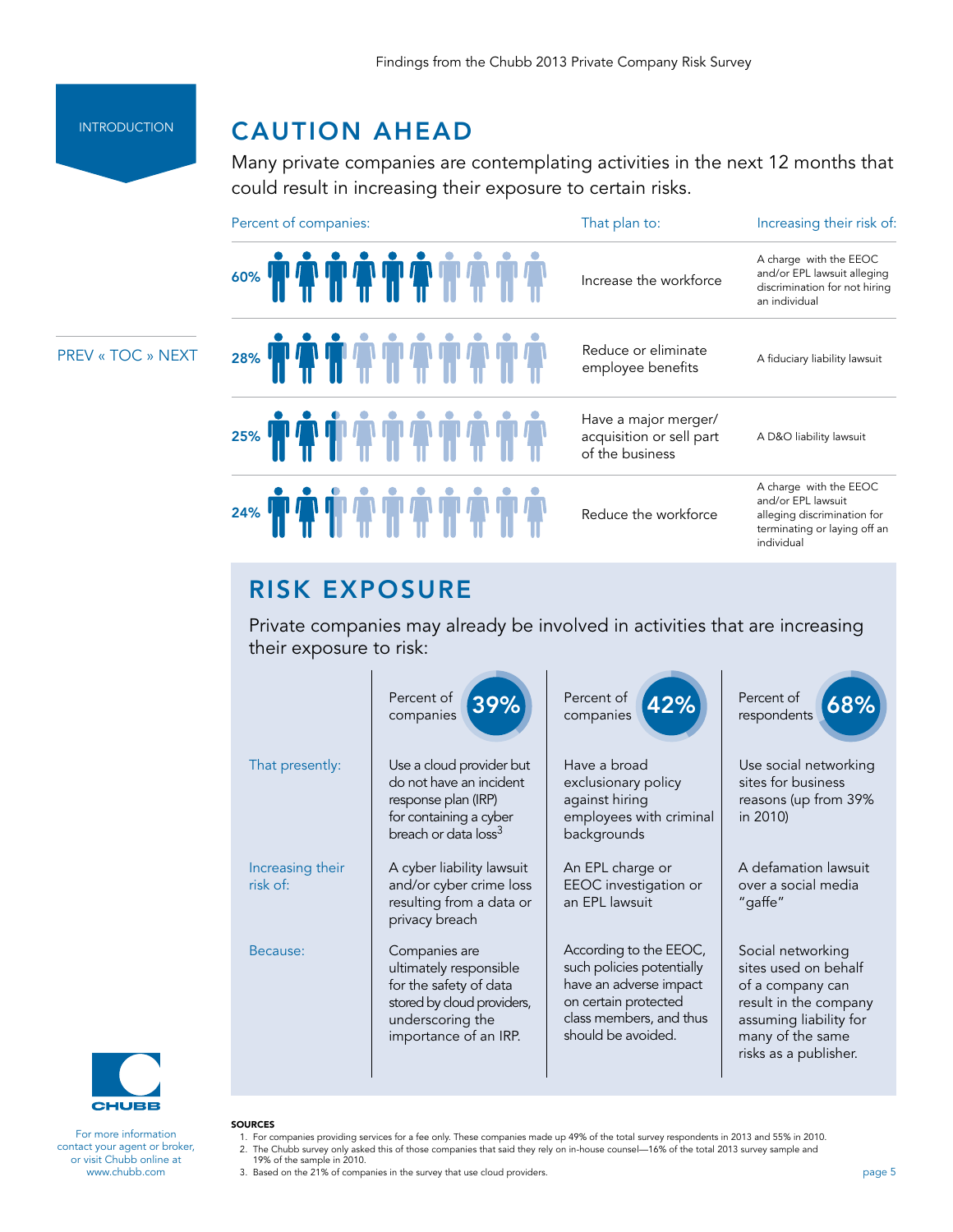# **GL IS ONLY ONE PIECE SURANCE ON THE PUZZLE**

**GENERAL** LIABILITY

<span id="page-5-0"></span>**CHAPTER** 

1

### [PREV «](#page-2-0) [TOC](#page-1-0) [» NEXT](#page-6-0)



### A GL POLICY LIKELY *DOES* INSURE

(up to insurance limits and for which the GL policy applies):

- $\blacktriangleright$  Legal liability for claims involving bodily injury, property damage, advertising injury or personal injury.
- Defense expenses for suits filed against the insured.
- Cases of infringement upon another's copyrighted advertisement or registered trademark in insured's advertisement.
- Publication of material that violates a person's privacy, or libels or slanders a person or organization.

 $\blacktriangledown$  Personal injury, including discrimination, harassment and segregation (other than employment-related).

### GENERALLY, A GL POLICY IS *NOT INTENDED* TO INSURE:

- Financial injury from actual or alleged wrongdoings of a company's *directors & officers.*
- **Employment-related** discrimination, harassment or retaliation.
- Breach of fiduciary duty imposed by ERISA for an employee benefit *fiduciary liability* claim.
- **K** Financial injury that may be insured by professional liability or product or service *E&O liability* policies.
- **K** First-party expenses resulting from a *privacy data breach.*

broker, or visit Chubb online at

**SOURCES** 

### ◯ D&O liability?

Fiduciary liability?

Cyber liability?

**O** Employment<br>practices liability?

E&O liability?

### A COMMON MISCONCEPTION AMONG PRIVATE-COMPANY DECISION MAKERS:

### Thinking risk is insured under their GL policy

- $\checkmark$  Companies that purchase this insurance
- **⊘** vs. non-purchasers who think this risk is insured under their GL policy.





| <b>Employment Practices Liability</b> |   |          |
|---------------------------------------|---|----------|
| 30%                                   | Ñ |          |
| 60%                                   |   | $\Omega$ |

## Errors & Omissions Liability<sup>1</sup>



### Fiduciary Liability 26%  $\blacktriangledown$ 51%  $\Omega$



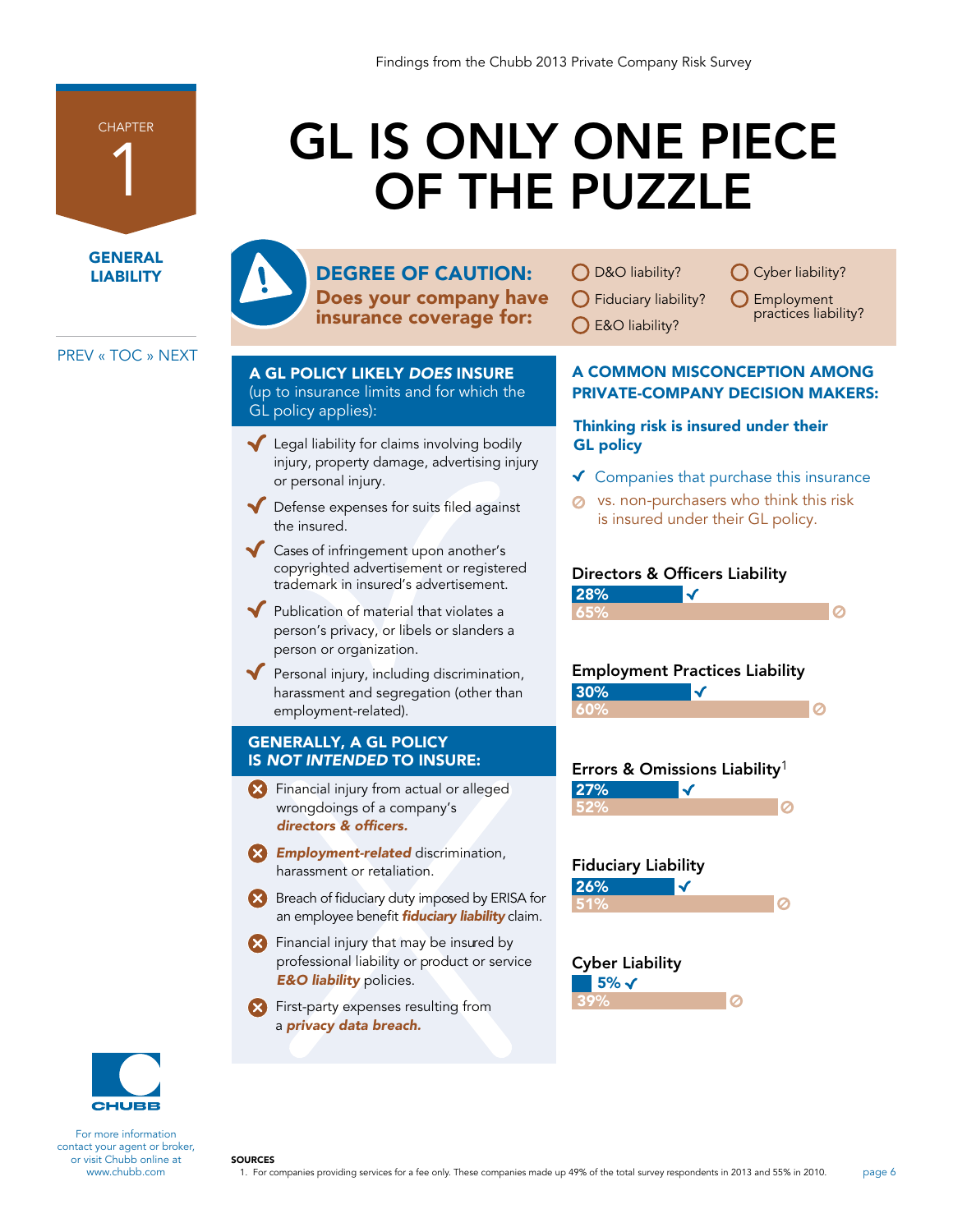# NO COMPANY IS IMMUNE FROM EMPLOYEE FRAUD

In June 2012 the controller of a Pittsburgharea auto dealership was sentenced to almost seven years in prison for embezzling more than \$10 million from the company over a seven-year period. While the amount and details of the fraud were unusual and made national news, the fact that the theft took place was not.

Large and small companies alike are vulnerable to employee fraud. However, according to the Association of Certified Fraud Examiners (ACFE), smaller companies are often disproportionately victimized by fraud because they typically lack the antifraud controls of larger companies and are less likely to have the resources to survive employee embezzlement.

Whatever the size of the company, many do not purchase crime insurance to help protect against fraud losses.

# PRIVATE COMPANY EMPLOYEE FRAUD RISK BY THE NUMBERS

## **CONCERNED**

20%

1 in 3 private company decision makers is concerned about employee theft of corporate or customer assets.

Although smaller companies face a greater threat from employee fraud, their executives are less concerned about fraud than those in large companies: 56% of executives at large companies (>\$25 million in revenue)—but only 30% at small companies (<\$5 million in revenue)—are concerned.

## REALITY

## 20% of private companies experienced employee fraud in the past three years,

including the theft of company funds, equipment, inventory or merchandise from the company or from a client.



For more information contact your agent or broker, or visit Chubb online at www.chubb.com





<span id="page-6-0"></span>

**CHAPTER** 

[PREV «](#page-5-0) [TOC](#page-1-0) [» NEXT](#page-8-0)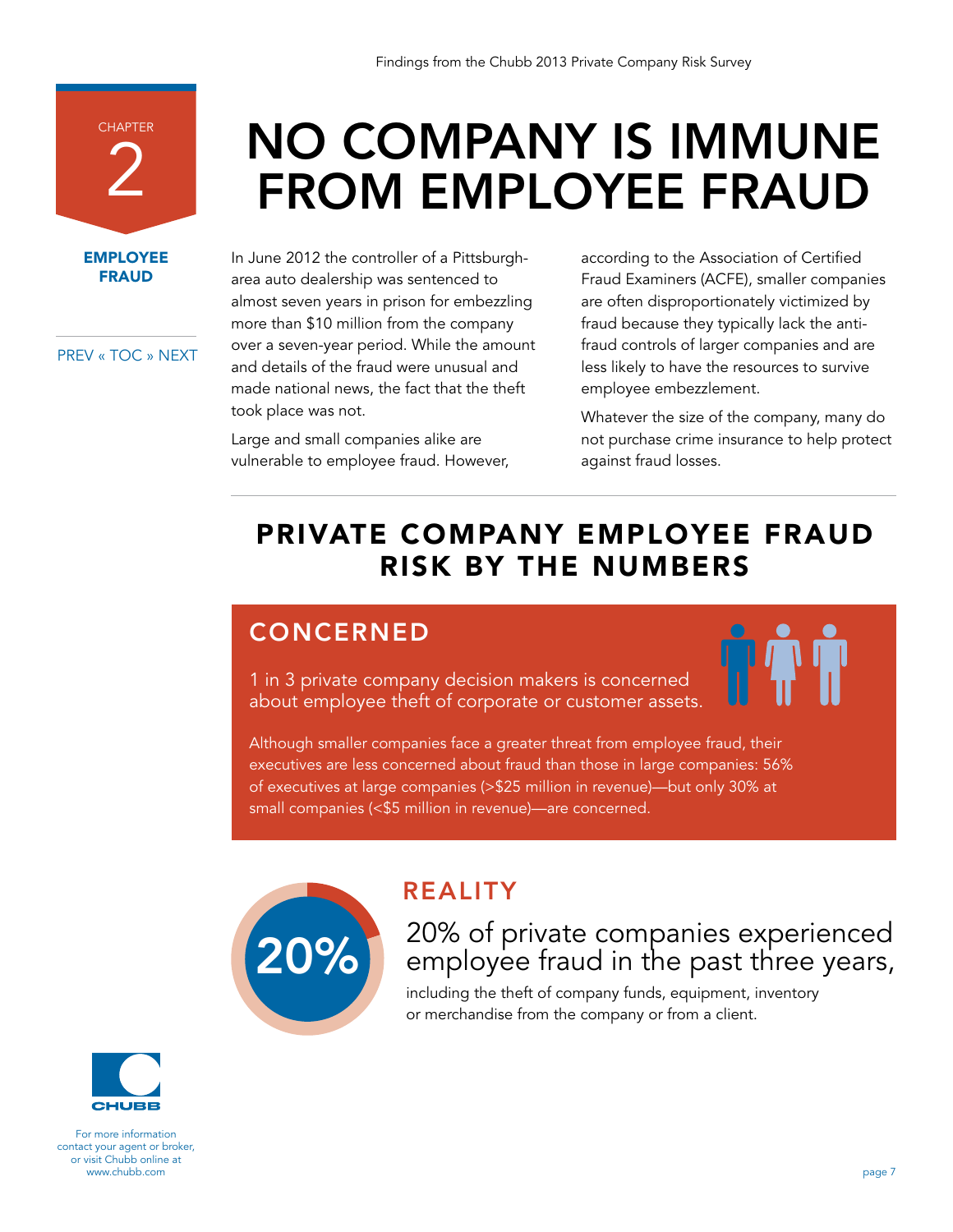### Findings from the Chubb 2013 Private Company Risk Survey

EMPLOYEE FRAUD 2

**CHAPTER** 



TIMELINE

Months that the fraud lasted before being detected.<sup>1</sup>

### [PREV «](#page-5-0) [TOC](#page-1-0) [» NEXT](#page-8-0)

### THE M&A CONNECTION



In the coming year, 25% of private companies are likely to be involved in a major acquisition or merger or to sell part of the business.

### What's the crime-M&A connection?

M&A activity can contribute to employee theft if employees believe their jobs are jeopardized.

### COST

\$140,000 Median loss of fraud reported <sup>2</sup>

AMONG THE LOSSES REPORTED ON CHUBB'S SURVEY:

\$3 million By large company (250+ employees)

\$450,000 By midsized company (50-99 employees)

### \$250,000 By small company (25-49 employees)

# DESPITE EXPERIENCE WITH AND CONCERN ABOUT EMPLOYEE FRAUD EXPOSURE …

Only 23% of private companies purchase crime insurance.



### SMALLER COMPANIES EXPOSED THE MOST

While 47% of large companies (>\$25 million in revenue) purchase crime insurance, only 17% of small companies (<\$5 million in revenue) do.



For more information contact your agent or broker, or visit Chubb online at www.chubb.com

### **SOURCES**

1. *Report to the Nations on Occupational Fraud and Abuse* (2012), ACFE.

2. The Association of Certified Fraud Examiners (ACFE) estimates the typical organization loses 5% of its revenues<br>to fraud each year. (Report to the Nations on Occupational Fraud and Abuse (2012), Association of Certified Fraud Examiners (ACFE).)

Chubb refers to the insurers of the Chubb Group of Insurance Companies. This material is being provided for informational purposes. Neither Chubb nor its employees or<br>agents shall be liable for the use of any information o agents shall be liable for the use of any information or statements made or contained herein. Actual coverage is subject to the language of the policies as issued. Chubb, Box<br>1615, Warren, NY 07061-1615.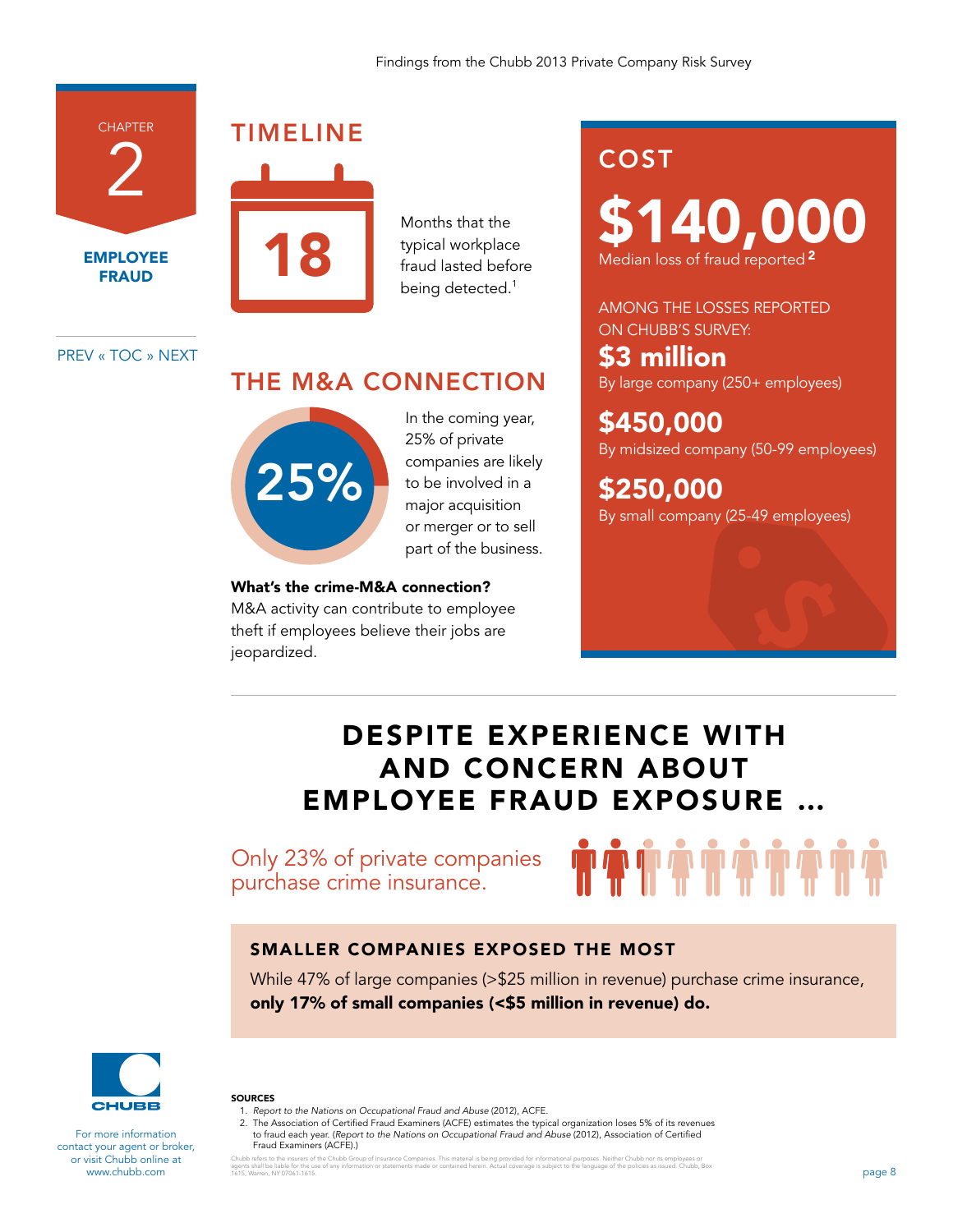<span id="page-8-0"></span>

# IS A COSTLY D&O LIABILITY LAWSUIT LURKING? Findings from the Chubb 2013 Private Company Risk Survey

### D&O LIABILITY

### D&O LAWSUITS ARE ALMOST AS COMMON FOR PRIVATE COMPANIES AS PUBLIC COMPANIES

IN THE PAST 10 YEARS, D&O CLAIMS AFFECTED: <sup>1</sup>

### [PREV «](#page-6-0) [TOC](#page-1-0) [» NEXT](#page-10-0)

For more information contact your agent or broker, or visit Chubb online at www.chubb.com

**CHUBB** 

**SOURCES** 

of private companies 27%



of public companies



### D&O LAWSUITS ARE OFTEN COSTLY

697,90 Average total cost to the company of a D&O event, including judgments, settlements, fines and legal fees.

38% Employment-related

Yet only 28% of private companies purchase D&O liability insurance.

TYPES OF D&O CLAIMS AGAINST **PRIVATE COMPANIES** (IN PAST 10 YEARS)<sup>1</sup>

25% Derivative shareholder/investor suit

19% Direct shareholder/investor suit

19% **Regulatory** Regulatory

19% **Fiduciary Fiduciary** 

25% Other

and officers.

Beware of the JOBS Act D&O liability risk may increase for private companies that avail themselves of some of the Act's provisions.

?

DID YOU KNOW... A General Liability policy may not offer protection for mismanagement of your business. For instance, a GL policy normally excludes coverage for any financial consequences due to alleged wrongdoings of a company's directors

page 9

AMONG THE LOSSES REPORTED: \$10 MILLION each by two large companies

\$2.6 MILLION by a midsized company

**1 MILLION** by a small company

### WHO TARGETS PRIVATE COMPANIES?

O Vendors **O** Competitors **O** Investors

**O** Employees

**O** Regulatory agencies

- O Shareholders
- 
- 
- 
- 
- Government
	-
- 
- 
- 

- 
- 

- 
- 
- 
- 

- 
- 

ACTIONS COMPANIES ARE TAKING THAT CAN INCREASE THEIR D&O LIABILITY RISK

Likely to be involved in a major acquisition or merger or sale of part of the business in the next year: 25%

Lack a published corporate governance program, despite anticipated increase in government regulation: 60%

. . . . . . . . .

**......** 

Executives (whose companies conduct operations outside the U.S.) not concerned about possible Foreign Corrupt Practices Act violations, including bribery and corruption: 92%

1. *2012 Directors and Officers Liability Survey*, Towers Watson. 1. 2012 Directors and Officers Liability Survey, Towers Watson.

2. 24% of the companies surveyed conduct operations outside the United States. 2. 24% of the companies surveyed conduct operations outside the United States.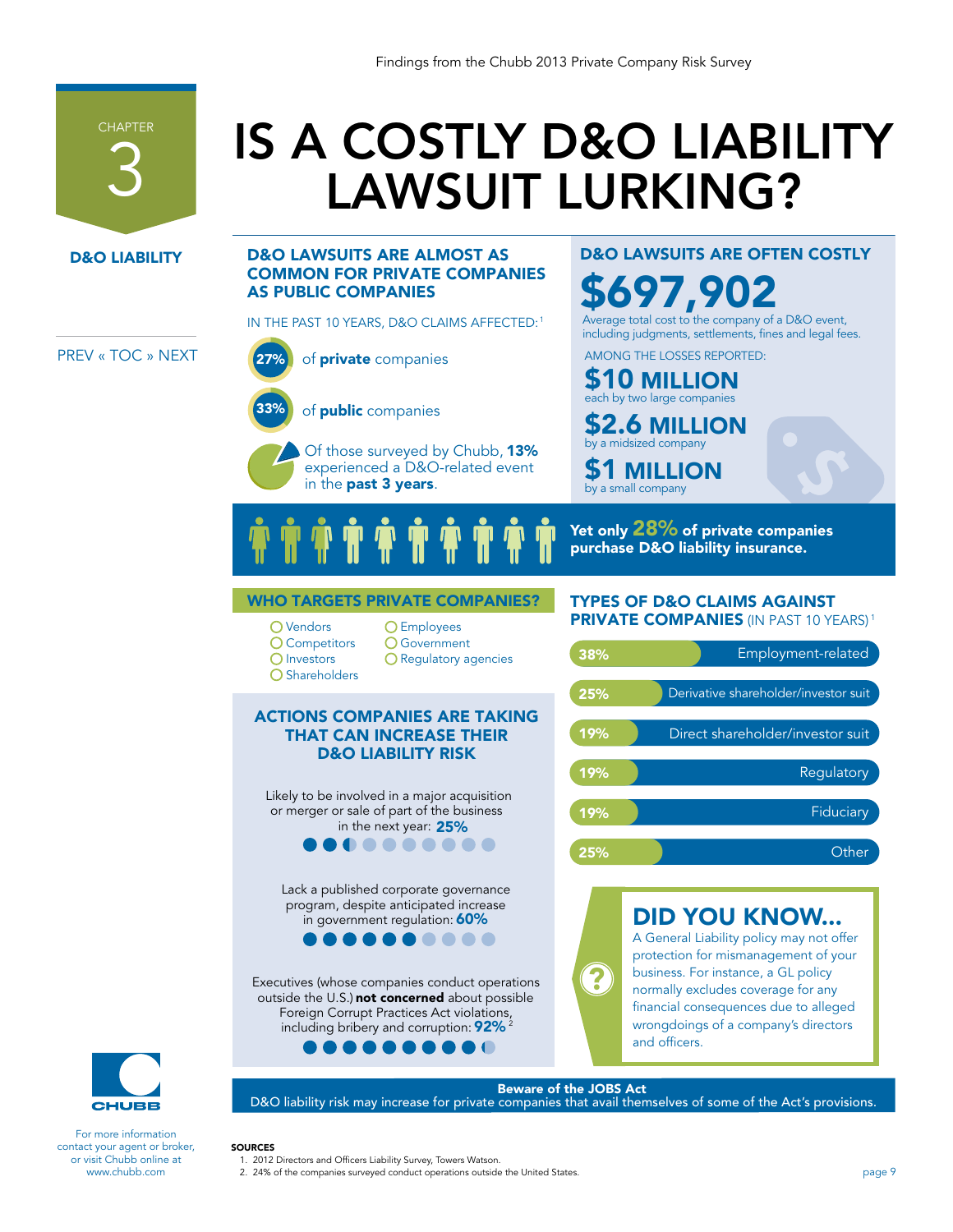

D&O LIABILITY

[PREV «](#page-6-0) [TOC](#page-1-0) [» NEXT](#page-10-0)



Directors and officers (D&O) liability insurance helps protect a company's leadership team from lawsuits stemming from management's actions and decisions in directing the company.

Private company decision makers may believe that, because their company isn't publicly traded, they are insulated against D&O liability lawsuits. However, studies show that private company boards are nearly as likely to be sued as their public company counterparts, by any number of sources: vendors, competitors, investors, shareholders, regulators and employees.

And D&O lawsuits can be costly: The average cost of a D&O lawsuit reported to the Chubb 2013 Private Company Risk Survey is nearly \$700,000.

Even so, few private companies purchase D&O liability insurance, perhaps due to the mistaken belief that they already have this insurance coverage under their General Liability insurance policy.

*"Let's say you make a drug which causes harm to people and that has to be recalled and taken off the shelf. Well, the coverage that pays for the harm to the people would be General Liability insurance. The loss of monetary and reputational value of the company because of the recall would be addressed by a D&O liability policy."* 

> *—Tony Galban Global D&O Product Manager Chubb Group of Insurance Companies*

This video features Chubb's Tony Galban discussing private companies' D&O liability risks and how the right insurance can mitigate them.

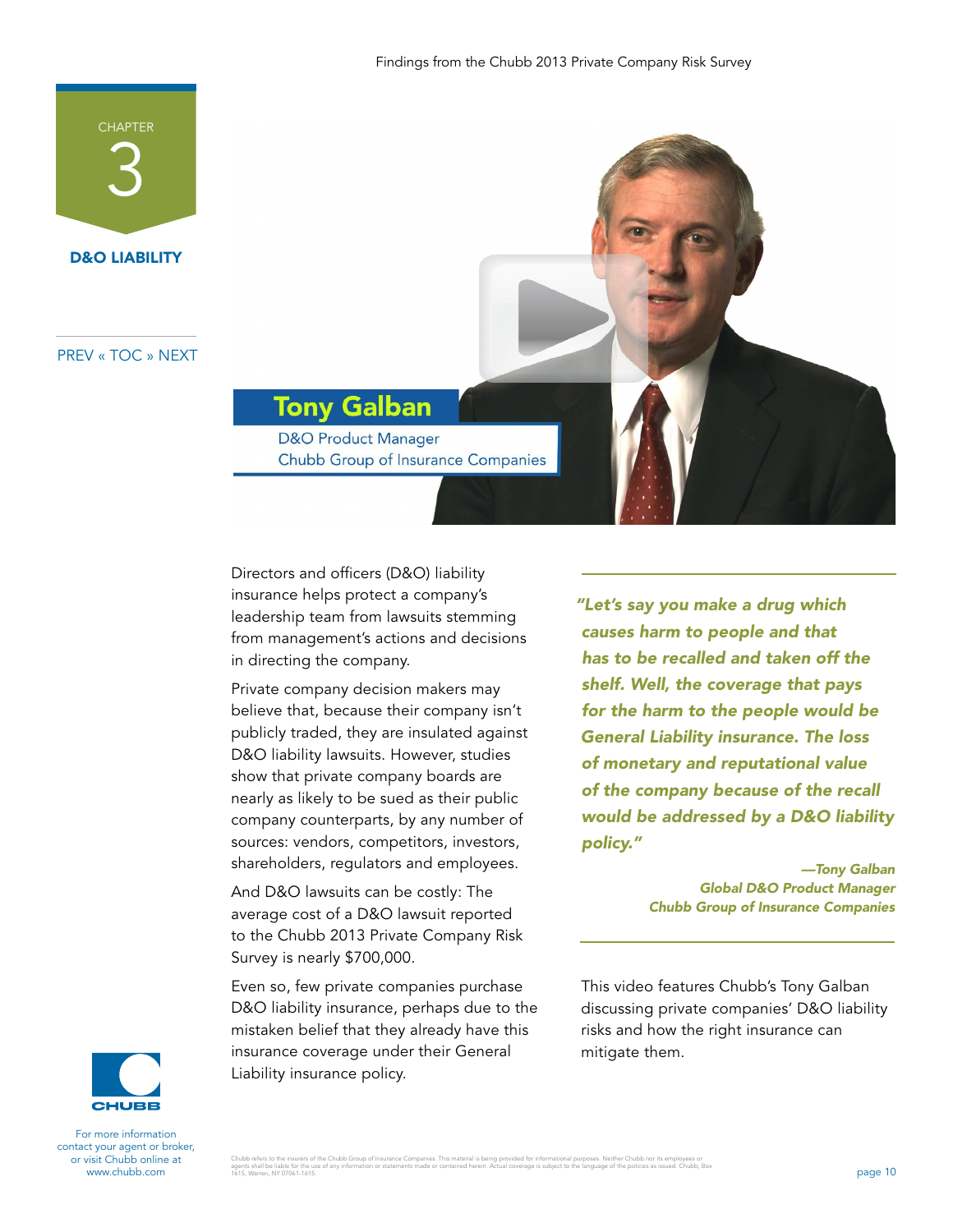# IS FIDUCIARY LIABILITY THE UNSEEN RISK?

Almost 3 in 4 private companies use outside service providers for their employee benefit plans. Yet only 1 in 4 purchases fiduciary liability insurance to insure the company managers who select and hire the outside service providers.

If an outside service provider assumes the role of administrator (or fiduciary) and commits a breach of duty—for example, improperly invests plan assets, causing a loss to the plan—company managers may potentially be liable for failure to prudently select and properly monitor the outside service provider. If a plan participant sues,

the fiduciaries' personal assets (cash, investments, house, etc.) could be at risk.

The reasons companies don't purchase fiduciary liability insurance may be that they do not fully recognize the potential exposure for their fiduciaries, mistakenly believe their GL policies provide insurance coverage or may be confusing fiduciary liability insurance with fiduciary bond insurance (required by law) that protects the plan assets but not the fiduciaries.

In fact, the exposure to fiduciary liability appears to be one of the most poorly understood of private company risks.

**TAFFATAT** 

# PRIVATE COMPANY FIDUCIARY LIABILITY RISK BY THE NUMBERS

## **CONCERNED**

22% of private company decision makers are concerned about lawsuits filed by an employee or retiree over benefits issues.

## **OUTSIDERS**

73%



- Companies and executives can't assign all of their fiduciary responsibilities to outside service providers. They still may be liable for selecting outside providers and monitoring their performance.
- Of the 46% of companies that do have procedures in place to avoid potential breaches of fiduciary duty, 85% currently use outside service providers.



For more information contact your agent or broker, or visit Chubb online at www.chubb.com



<span id="page-10-0"></span>**FIDUCIARY** 4

**LIABILITY** 

[PREV «](#page-8-0) [TOC](#page-1-0) [» NEXT](#page-12-0)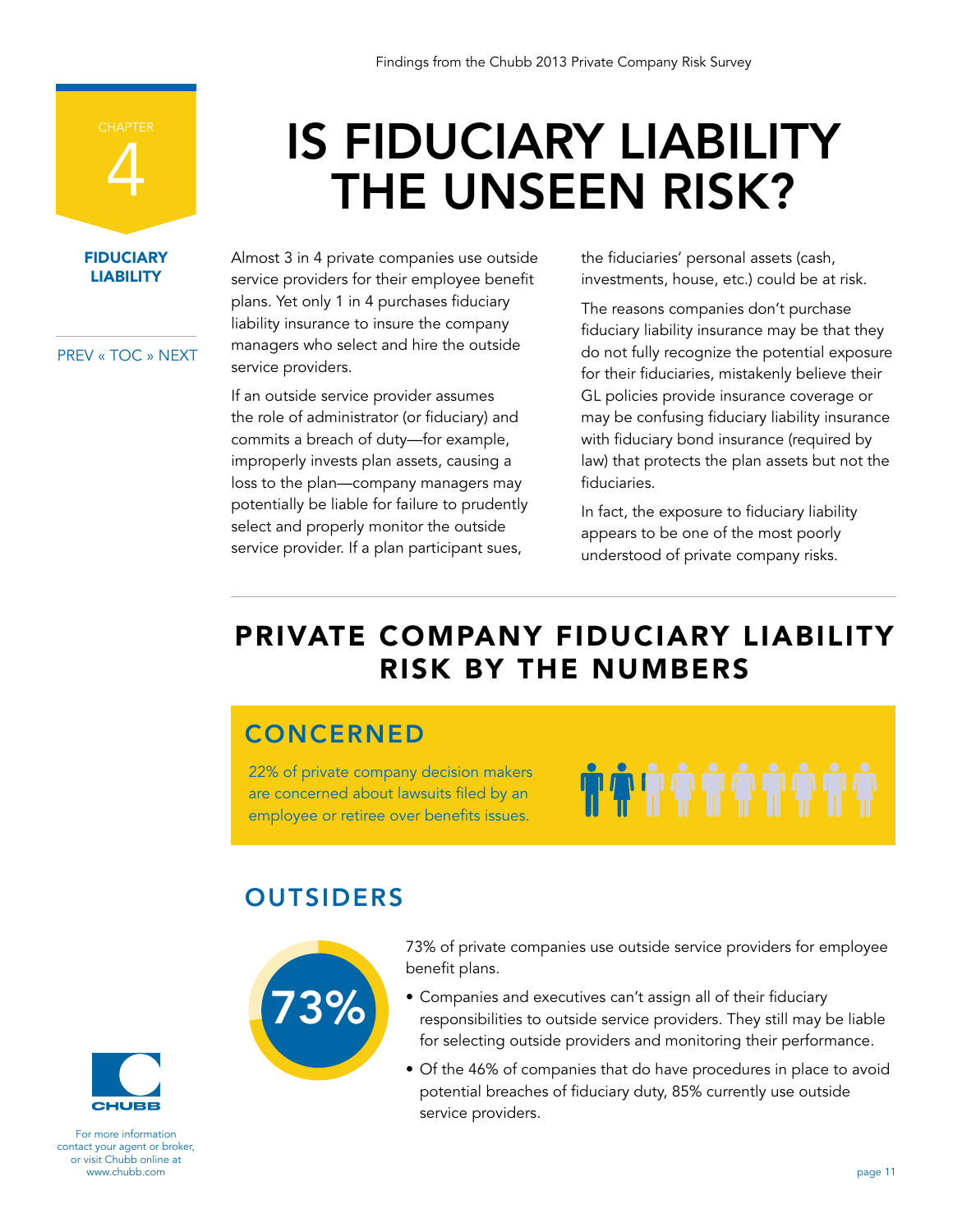

LIABILITY

[PREV «](#page-8-0) [TOC](#page-1-0) [» NEXT](#page-12-0)

# FACTORS THAT INCREASE FIDUCIARY LIABILITY RISK

28% plan to reduce or eliminate some employee benefits in the year ahead increasing their fiduciary risk.

## VULNERABLE DANGER AHEAD

In the coming year 25% of companies are likely to be involved in a major acquisition or merger or to sell part of the business. Some plan on doing both.



# DESPITE PRIVATE COMPANIES' EMPLOYEE BENEFIT PLAN PRACTICES



### And 72% of nonbuyers

either believe this exposure is already covered by their GL policy (51%) or "don't know" if it is covered by their GL policy (21%).

# ARE FIDUCIARIES LESS INSURED THAN THEY THINK?

# **CONFUSED**

The most common reason given for purchasing fiduciary liability insurance—by 1 in 4 survey respondents—is that it is required by law. However, these respondents may be confusing the ERISA bonding requirement with the liability coverage:

- A fiduciary fidelity bond for employee benefit plans, *required* by ERISA, helps protect plan assets from theft.
- Fiduciary liability insurance is *not required* but helps protect the personal assets of the fiduciaries should they be found to have breached their duty, causing a loss to the plan.

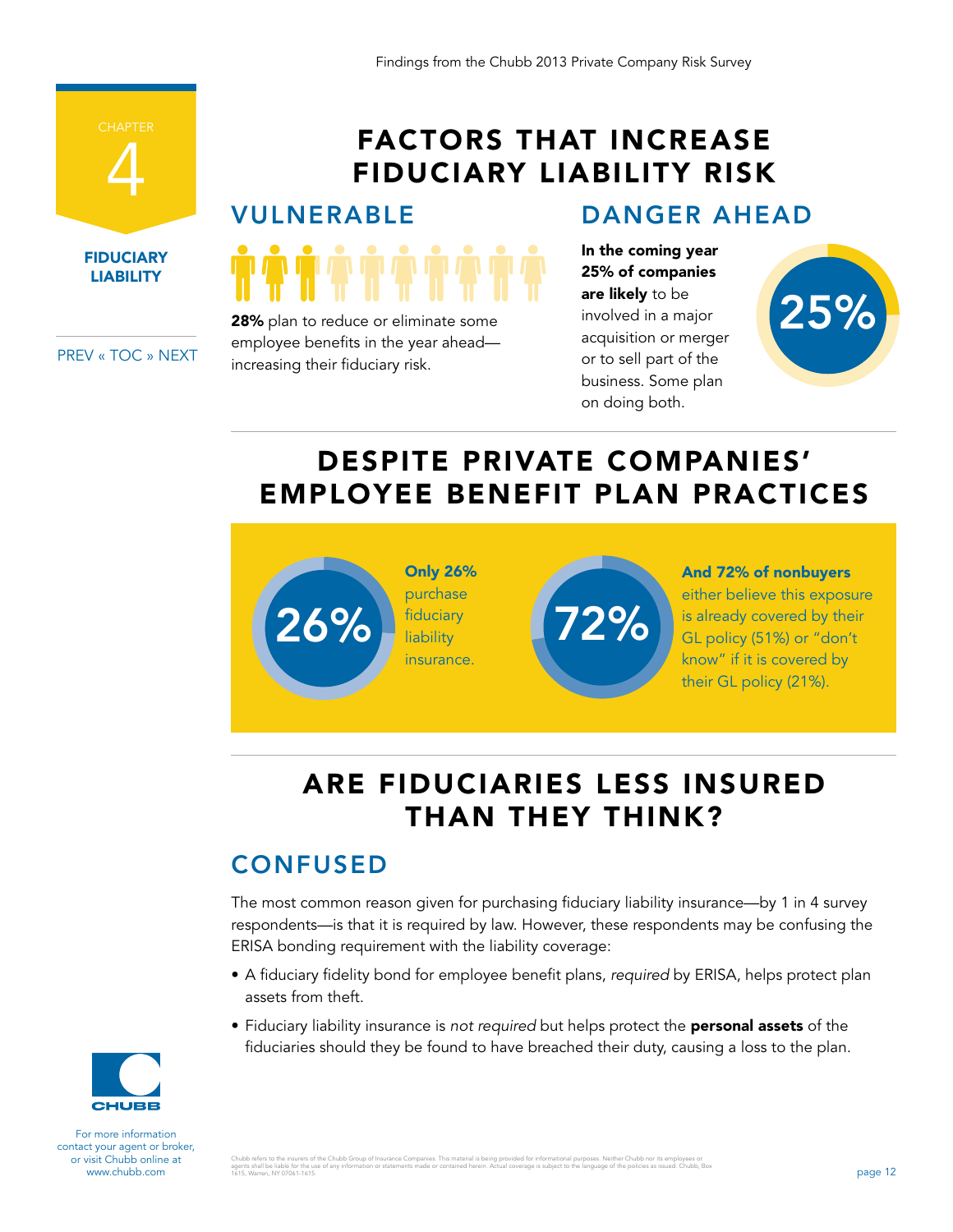<span id="page-12-0"></span>**CHAPTER** 5

EMPLOYMENT **PRACTICES** LIABILITY

[PREV «](#page-10-0) [TOC](#page-1-0) [» NEXT](#page-14-0)

# ARE COMPANIES TAKING EMPLOYMENT-RELATED RISKS? EMPLOYMENT PRACTICES LIBRARY LIBRARY







REMEMBER: Your company doesn't have to do anything wrong to be sued. YET... it will still have to pay defense costs.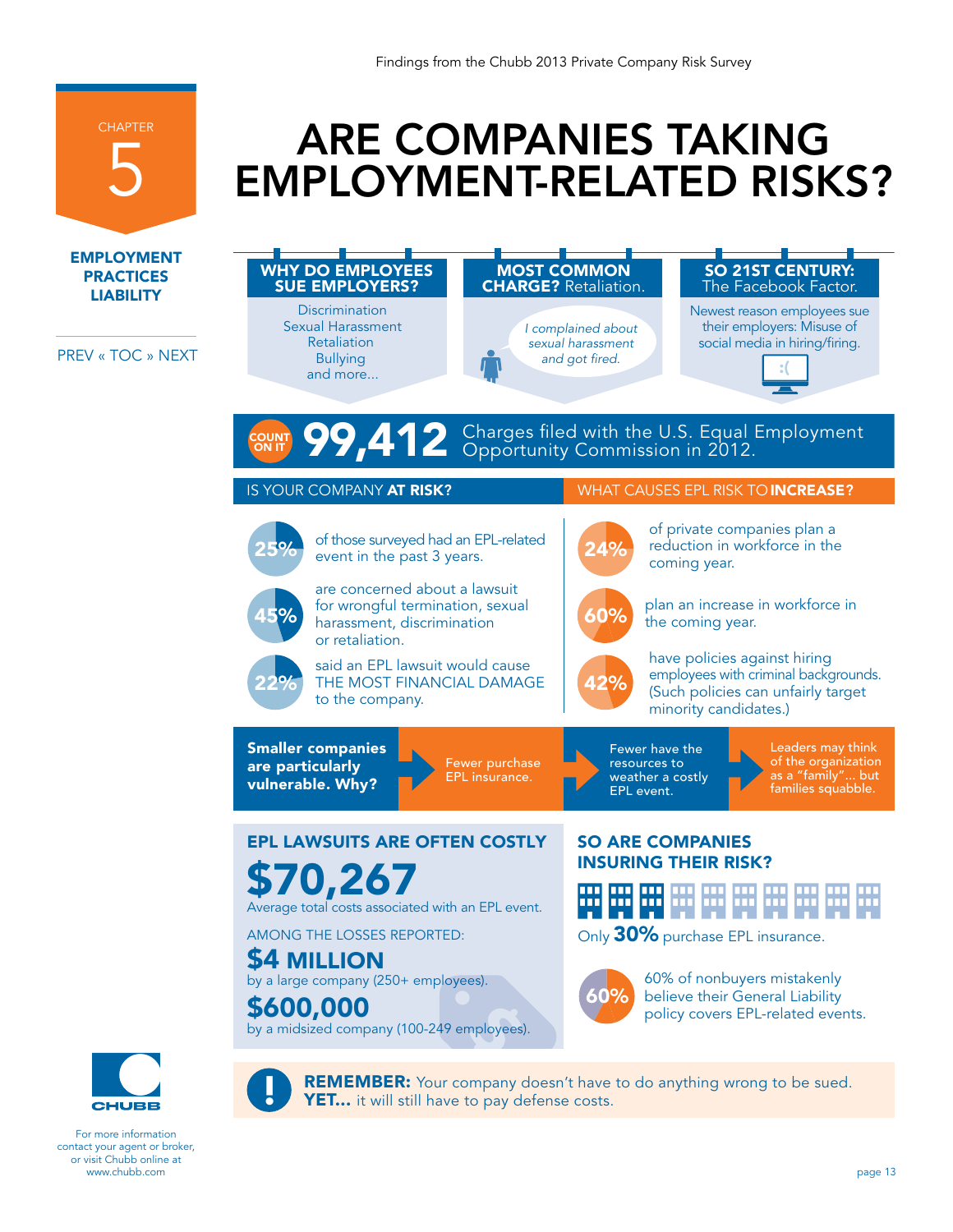Findings from the Chubb 2013 Private Company Risk Survey

LIABILITY

EMPLOYMENT **PRACTICES** 

**CHAPTER** 

5

[PREV «](#page-10-0) [TOC](#page-1-0) [» NEXT](#page-14-0)



## **Michael Schraer**

Global Employment Practices Liability Product Manager Chubb Group of Insurance Companies

Discrimination, sexual harassment, retaliation, bullying—charges or litigation against a company on these and other grounds can be brought by past, present or prospective employees, resulting in potentially costly settlements or judgments and legal bills.

In 2012 alone, 99,412 charges were filed with the U.S. Equal Employment Opportunity Commission—just shy of the record high set a year earlier. Of companies surveyed in the Chubb 2013 Private Company Risk Survey, 25% reported experiencing an EPL-related charge or lawsuit in the prior three years.

Even the best-run companies are vulnerable to EPL charges because they engage in normal employment-related activities such as hiring, firing and promoting employees, all of which carry some EPL risk. And a company doesn't have to do anything wrong to be sued.

Employment practices liability (EPL) insurance helps protect an organization from employment-related claims that, even *"We're seeing social media become more of an issue in employment during the hiring process, where the claimant comes in with emails, Facebook postings and all kinds of social-mediarelated evidence that can prove that [discrimination by the company] actually happened."* 

> *—Michael Schraer, Global EPL Product Manager, Chubb Group of Insurance Companies*

if groundless, the organization must pay to defend.

In this video, listen in as Chubb's Michael Schraer discusses EPL risks—and why smaller companies may be more vulnerable than larger ones.

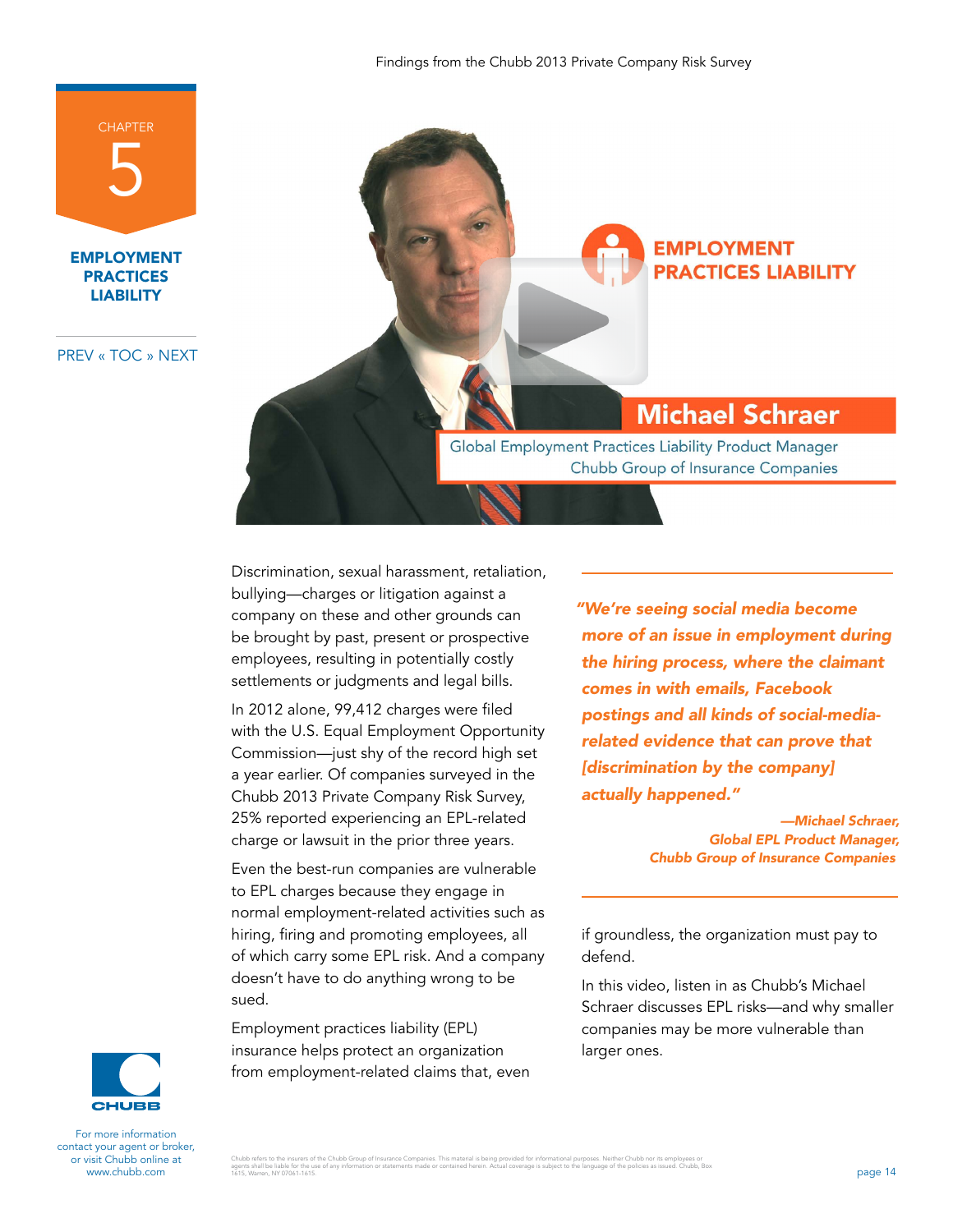E&O RISK BY THE NUMBERS

Chubb refers to the insurers of the Chubb Group of Insurance Companies. This material is being provided for informational purposes. Neither Chubb nor its employees or<br>agents shall be liable for the use of any information o Chubb refers to the insurers of the Chubb Group of Insurance Companies. This material is being provided for informational purposes. Neither Chubb nor its employees or<br>agents shall be liable for the use of any information o

### Findings from the Chubb 2013 Private Company Risk Survey

EVEN THE BEST PROFESSIONALS CAN BE SUED

An errors and omissions (E&O) liability insurance policy is a kind of malpractice insurance for a wide range of professional firms.

[PREV «](#page-12-0) [TOC](#page-1-0) [» NEXT](#page-15-0)

ERRORS & **OMISSIONS** LIABILITY

<span id="page-14-0"></span>**CHAPTER** 

6

Any company that performs a professional service for others can be held accountable for its actions. It can be sued over alleged mistakes even if no error was made.

Simply defending these lawsuits can be costly.

Chubb looked at the 49% of companies in our survey reporting that they perform services for a fee.

- Although executives in these companies are more concerned about possible E&O lawsuits than in the past, most do not purchase E&O insurance.
- Even when E&O insurance is contractually required, only about half of companies purchase it.

# $2013$ 2010 THE THE THEFT

37% of decision makers in private companies that perform services for a fee are concerned about a lawsuit for negligence in providing services to clients (compared to only 12% in 2010).

## VULNERABLE

**CONCERNED** 

Of the 35% of companies Is E&O liability insurance a requirement or an option?

> that said they are contractually required to carry E&O insurance, only about half (55%) purchase E&O insurance. The other 45% are leaving themselves vulnerable to a potentially costly

> > lawsuit.

CHUBB

For more information contact your agent or broker, or visit Chubb online at www.chubb.com





\$180,414 Average total reported losses

associated with an E&O lawsuit.

AMONG THE E&O LOSSES REPORTED:

# \$2.6 million

By a large company (250+ employees)

# \$70,000

By a small company (25-49 employees)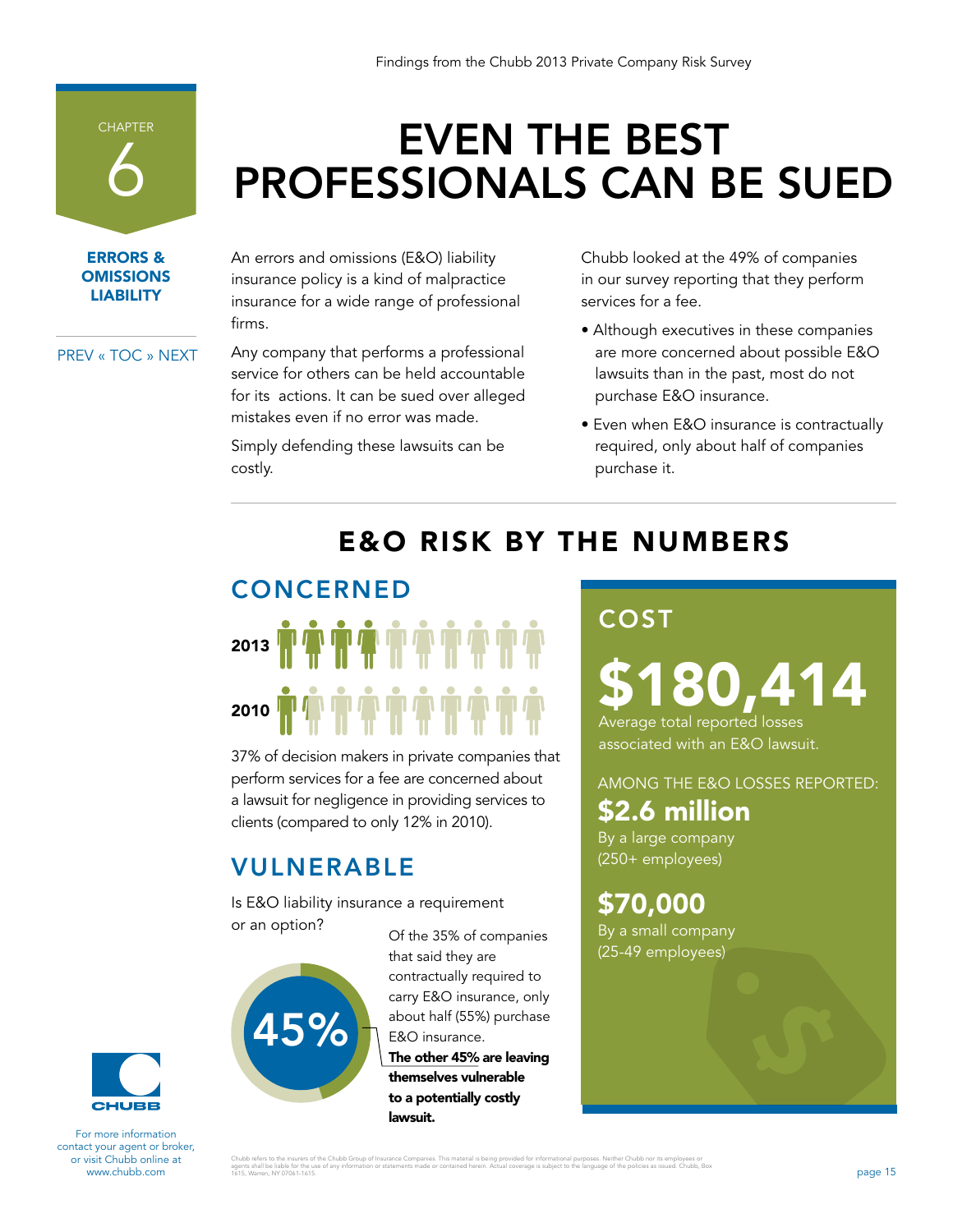<span id="page-15-0"></span>

CYBER CRIME AND CYBER LIABILITY

[PREV «](#page-14-0) [TOC](#page-1-0) [» NEXT](#page-17-0)

# MIXED PERCEPTIONS OF CYBER RISK

Growing Risk...

"There are only two types of companies: those that **have been hacked**, and those that will be. Even that is merging into one category: those that have been hacked and will be again.' Former FBI Director Robert Mueller (2012)

> Yet. 90%

# 27%

of managers are concerned about cyber risk.

of companies in a 2011 survey had one breach in the last 12 months. 1

**Ee8ee8e8** 





For more information contact your agent or broker, or visit Chubb online at www.chubb.com

- JURCES<br>1. Perceptions About Network Security: Survey of IT & IT Security Practitioners in the U.S.; Juniper Networks & The  $1.$  Perceptions About Network Security: Survey of IT  $\mathcal{S}$  is the U.S.;  $\mathcal{S}$ Ponemon Institute; June 2011.
- & The Ponemon Institute; June 2011. 2. Malicious or criminal attacks account for the highest per capita data breach costs, followed by system problems and human errors. (2013 Cost of a Data Breach Study, The Ponemon Institute.)<br>and human errors. (2013 Cost of a Data Breach Study, The Ponemon Institute.)

3. 2013 Cost of a Data Breach Study, The Ponemon Institute. 3. 2013 Cost of a Data Breach Study, The Ponemon Institute.

For more information contact your agent or broker, or visit Chubb online at Photo by Olivier Douliery, Abaca Press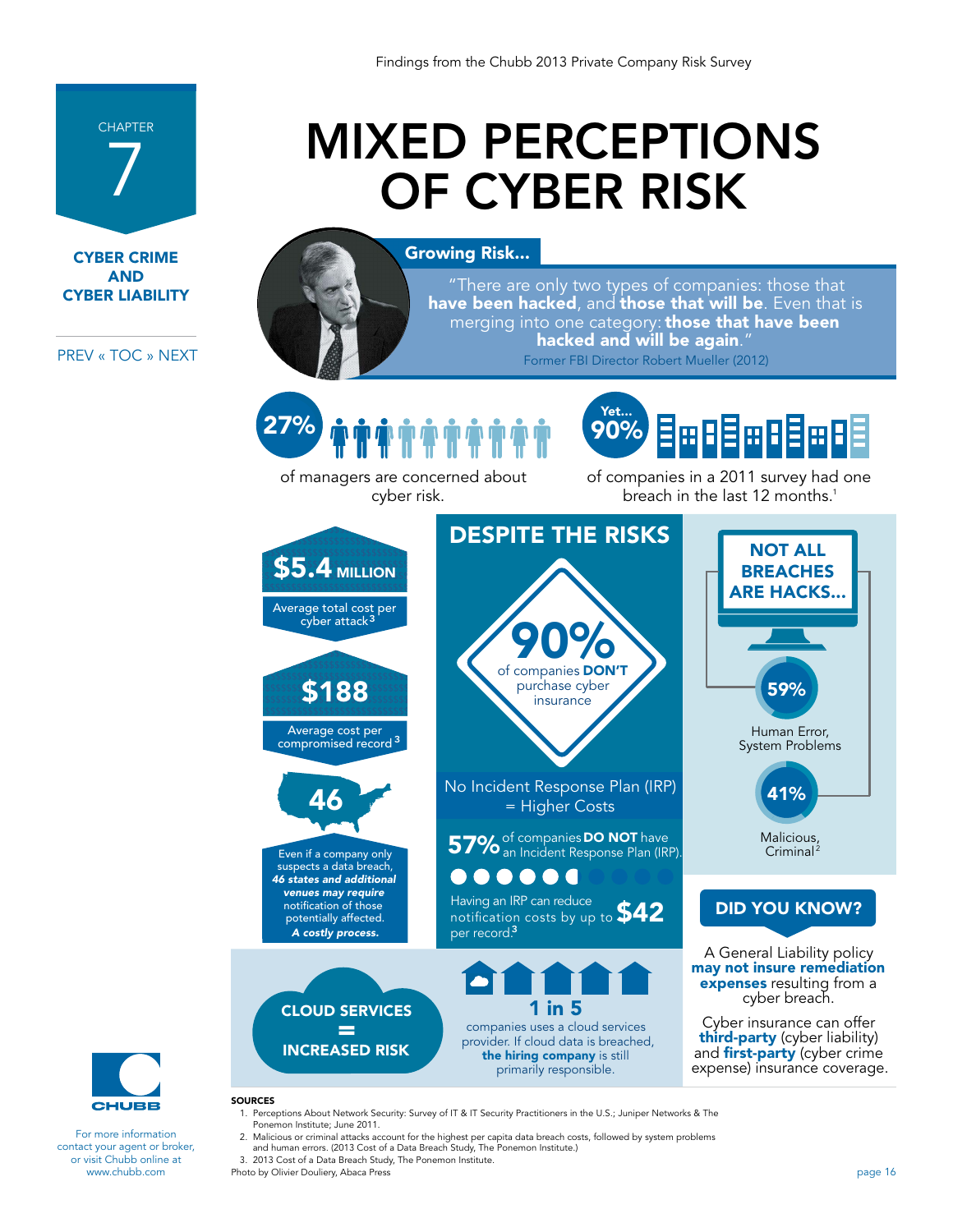CYBER CRIME AND CYBER LIABILITY

**CHAPTER** 

7

[PREV «](#page-14-0) [TOC](#page-1-0) [» NEXT](#page-17-0)



Any company that collects, stores or transmits any type of private information has cyber security exposures. A breach might be as simple as a lost laptop or as complex as a sophisticated hack by an outside group, but chances are it will happen to your company at some point. In 2011, 90 percent of companies reported some type of data breach in the prior year, according to the Ponemon Institute.

The repercussions can be staggering: According to a 2013 Ponemon study, the average cost of a cyber attack is \$188 per compromised record. Although General Liability insurance may offer some insurance protection, the first-party expenses resulting from a cyber attack would not likely be insured. These could include customer notification, system tests, identity monitoring, restoration services and other costly processes.

Moreover, your business might be open to individual claims or lawsuits by customers, even class-action suits. In fact, helping protect your company with a cyber insurance policy

*"Chubb's private company survey found that 1 in 5 companies were actually outsourcing to the cloud. The positive benefits are taking advantage of the expertise that a cloud provider would have. The flip side to that is you're giving up your private information. … And at the end of the day, you're still the one that's responsible for that information from a legal liability perspective."* 

> *—Kenneth Goldstein Worldwide CyberSecurity Manager Chubb Group of Insurance Companies*

could make the difference between the business surviving or going under in the event of a cyber breach.

In this video, hear Chubb's Ken Goldstein discuss the mixed perceptions that private companies can have about their cyber risk.

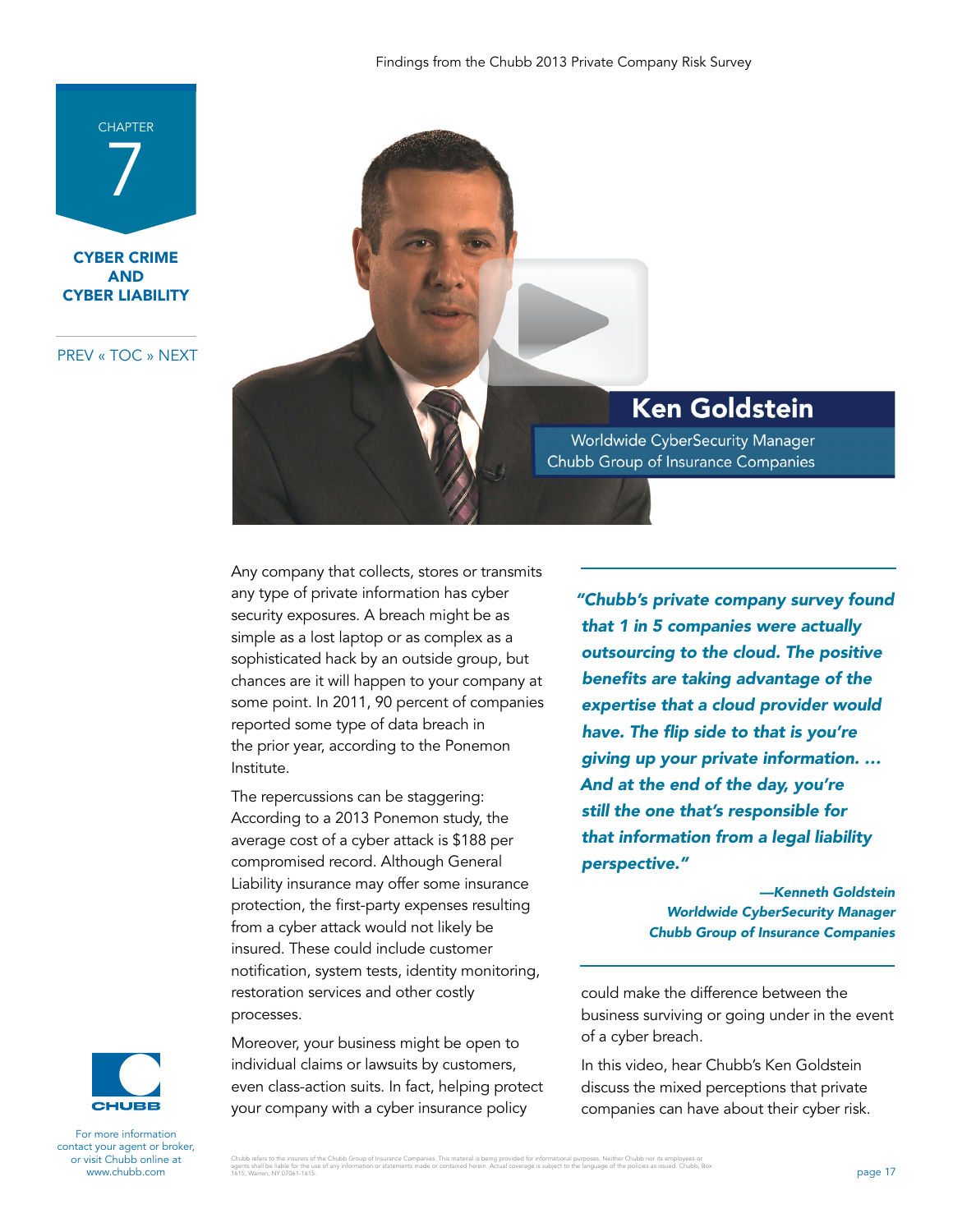<span id="page-17-0"></span>

**WORKPLACE VIOLENCE** 

### [PREV «](#page-15-0) [TOC](#page-1-0) [» NEXT](#page-19-0)

# A VIOLENT WORKPLACE INCIDENT CAN HAVE SWEEPING AFTEREFFECTS

*"No employer is immune from workplace violence and no employer can totally prevent it … It is impossible to overstate the costs of workplace violence, because a single incident can have sweeping repercussions."* 

—Introduction to a Department of Labor Workplace Violence Program

Company managers surveyed in 2013 showed a dramatic increase in concern over workplace violence—29% vs. 8% in 2010—yet only a tiny percentage purchase workplace violence expense insurance to deal with the financial and emotional aftereffects of an incident. Those can range from counseling for the victim to extra security costs and lost productivity. Moreover, a significant percentage of companies are planning events that may increase workplace violence.

The statistics are startling: In addition to the more than a thousand non-fatal violent crimes that occur in the workplace every day in the United States, the Bureau of Labor Statistics estimates there are two homicides per day.

Private companies have plenty of experience with and concern about workplace violence, yet 95% do not purchase workplace violence insurance.

# PRIVATE COMPANY WORKPLACE VIOLENCE RISK BY THE NUMBERS

DANGER 13,827

Two workplace homicide victims per day, 1992-2010. That's 13,827 total.1

1,567

Nonfatal violent crimes occurring every day against persons 16 or older while at work in 2009. 2

## **CONCERNED**

29% of private company decision makers are concerned about the possibility of a workplace violence incident—a dramatic increase from 8% in 2010.

# **TTTTTTTTT**

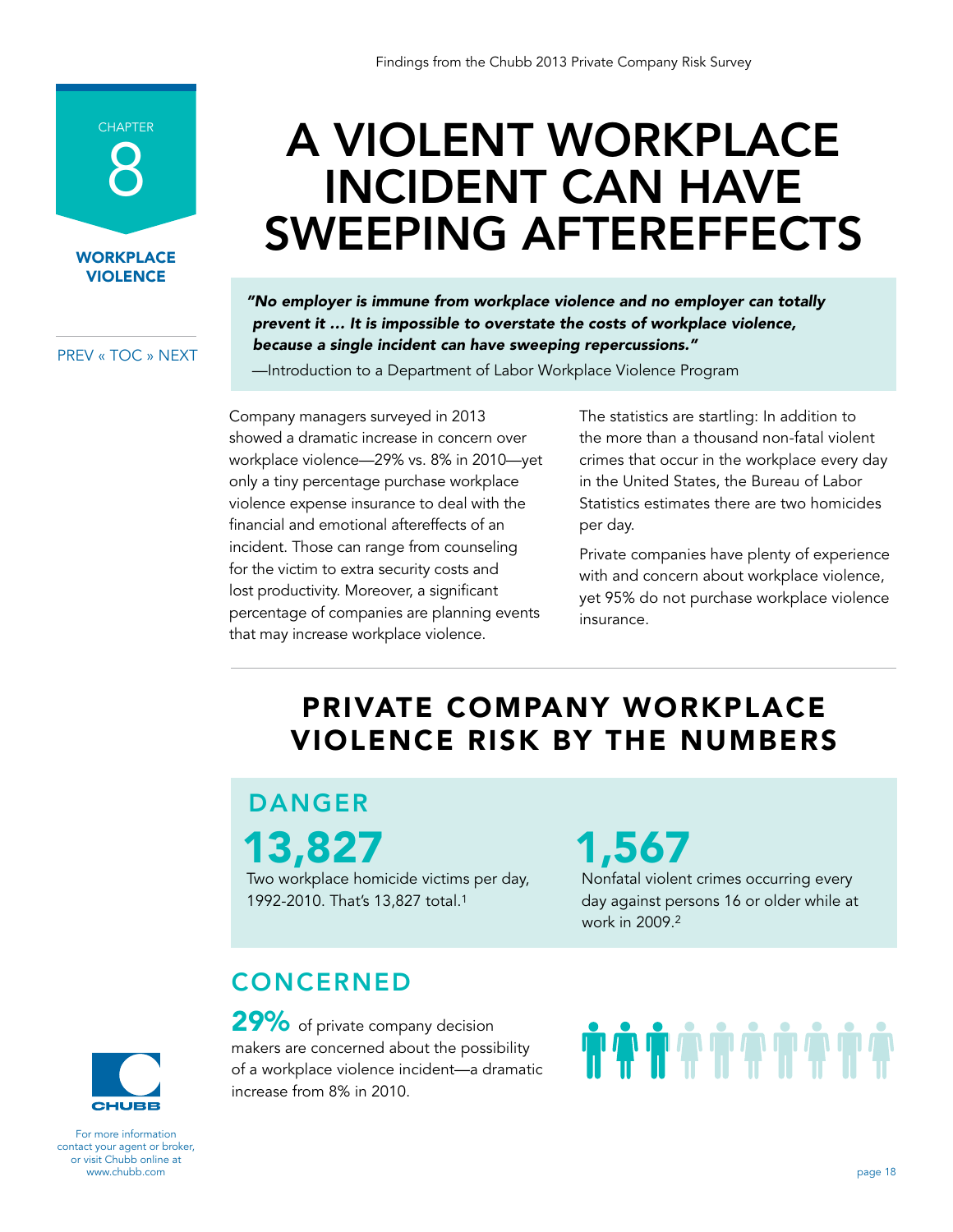**WORKPLACE** 8

**CHAPTER** 

**VIOLENCE** 

[PREV «](#page-15-0) [TOC](#page-1-0) [» NEXT](#page-19-0)

VULNERABLE

18%



Experienced a violent incident in the workplace or violent acts. 1

Of fatal work injuries are caused by assaults and

in the course of

business in the past three years. Believe a workplace violence incident would cause the most financial damage to the

COST

\$65,664 Average total reported losses associated with workplace violence

AMONG THE WORKPLACE VIOLENCE LOSSES REPORTED:

\$300,000 By a midsized company

(150-249 employees)

15% OF LOSSES REPORTED EXCEEDED \$100,000

# FACTORS THAT INCREASE WORKPLACE VIOLENCE RISK

24% Plan a reduction in workforce<br>in the coming year.

company.

21% Plan to outsource functions or operations in the year ahead.



# DESPITE THEIR EXPERIENCE WITH AND CONCERN ABOUT WORKPLACE VIOLENCE …



For more information contact your agent or broker, or visit Chubb online at www.chubb.com



95% <sup>Of private companies</sup><br>
odon't purchase workplace violence insurance.

### SOURCES

1. Bureau of Labor Statistics' Census of Fatal Occupational Injuries.

2. Bureau of Justice Statistics' National Crime Victimization Survey.

Chubb refers to the insurers of the Chubb Group of Insurance Companies. This material is being provided for informational purposes. Neither Chubb nor its employees or<br>agents shall be liable for the use of any information o